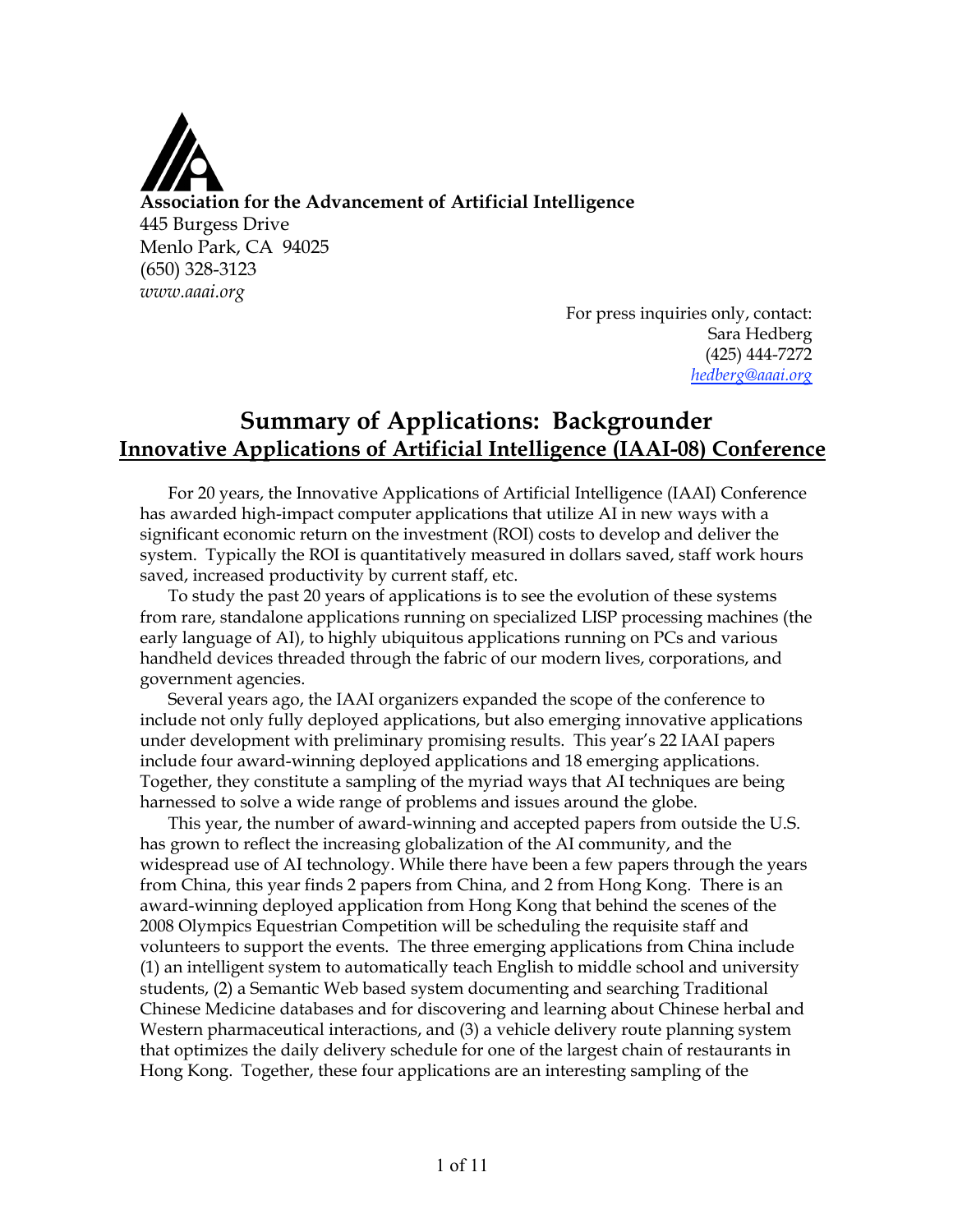increasing global adoption of AI research and technology through the fabric of modern living.

The 2008 IAAI papers fall into several distinct categories. Those that are deployed are \*starred\*, the others are all emerging, experimental applications still under development and evaluation.

- **Aerospace** (1 paper) ( page 3) this diagnoses faults in electrical power systems
- **Computing** (6 papers) (page 3)– three are network security/management systems, one enables interoperability of legacy systems for the US military, and two are intelligent interface systems
- **Education** (3papers) (page 5) two automatically teach foreign language (\*deployed\*), and one helps select the appropriate U.S. public school for an individual student (\*deployed\*)
- **Environment/Earth Sciences** (4 papers) (page 7) one predicts air turbulence for aircraft safety, one aids crop selection for sustainable agriculture, one plans flights for airborne Earth science observation missions, and one is in the process of generating maps of the Earth using Landsat sensor data that will be used by the US Geological Survey and most likely the next generation of Google Earth.
- **Medical/Health care** (5 papers) (page 9) one detects heart disease, one treats epilepsy, a third is a Web-based knowledge repository for traditional Chinese medicine as well as a mechanism for discovering and documenting Chinese herbal/ Western medicine interactions, one monitors surgical activity in the operating room, and one detects handwriting deficiencies for therapeutic purposes.
- **Resources scheduling/ Allocation** (3 papers) (page 11) one schedules staff and volunteers for the 2008 summer Olympics Equestrian competition (\*deployed\*), one performs large military convoy management in an urban setting, and the last schedules daily delivery vehicles for one of the largest chain restaurants in Hong Kong.

# **Aerospace**

### **Diagnosing Faults in Electrical Power Systems for Spacecraft and Aircraft** *NASA Ames Research Center (Moffett Field, CA), University of California Los Angeles*

Electrical power systems in aerospace vehicles support critical subsystems such as avionics, propulsion, life support, and thermal management systems. More broadly, electrical power systems play central roles throughout modern society and therefore proper management of their health is critical. This system provides a diagnostic capability for an electrical power system testbed, including a high-level specification language which supports auto-generation of Bayesian networks, and compiles the networks into arithmetic circuits.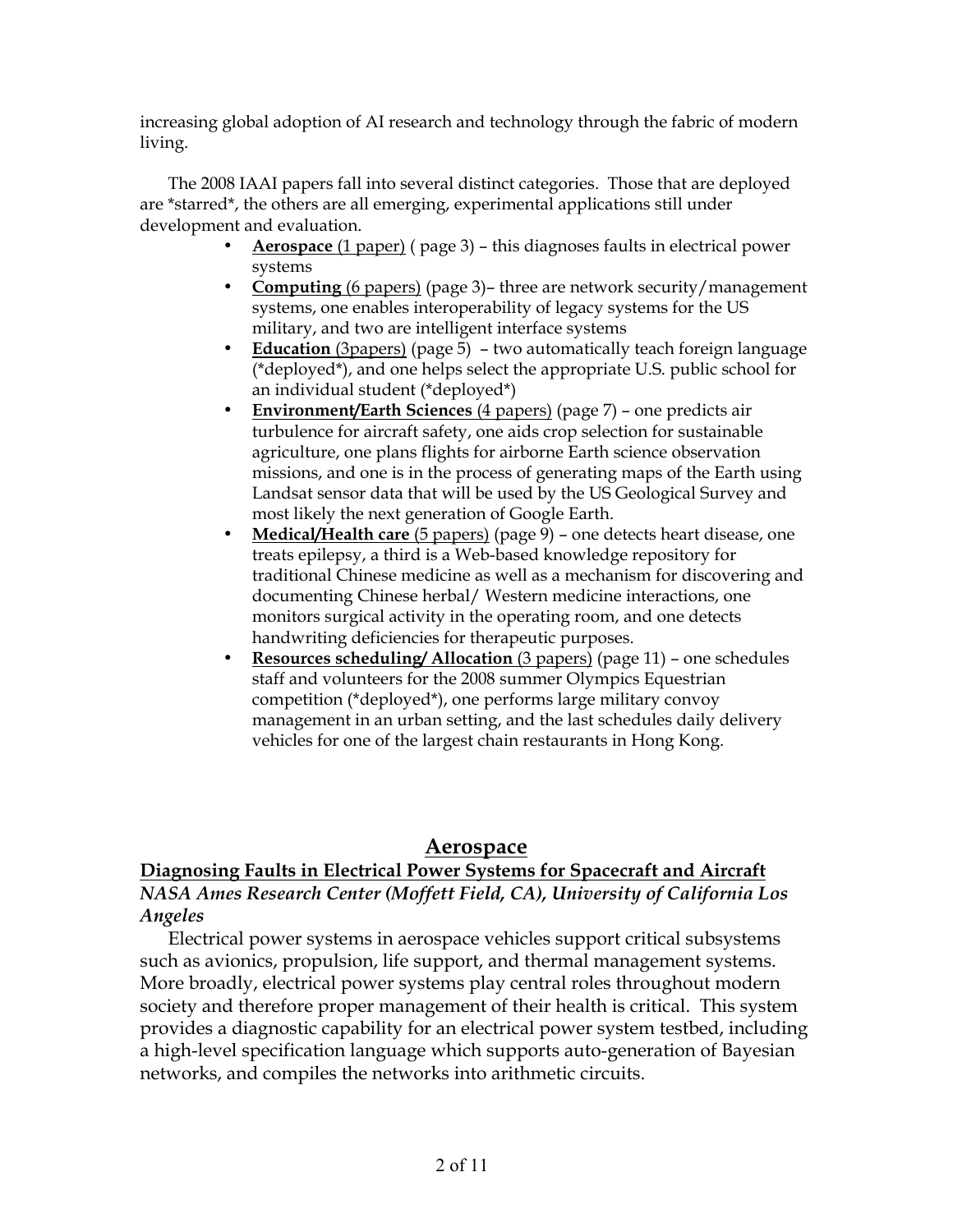### **Computing Reinforcement Learning for Vulnerability Assessment in Peer-to-Peer Networks**

#### *Oregon State University (Corvallis, OR)*

This paper describes the use of reinforcement learning for proactive assessment of computer network vulnerability and security in the context of denial-of-service attacks in peer-to-peer networks. Such a tool could help network administrators and designers assess and compare the vulnerability of various network configurations and security measures to optimize their choices for maximum security. Results of this investigative work show that this RLbased approach is able to significantly outperform a number of heuristic strategies in terms of the severity of the attacks discovered. Results also suggest some possible network design lessons for reducing the attack potential of an intelligent attacker.

### **Real-time Alert Correlation Using Stream Data Mining Techniques**

*University of New Brunswick (Fredericton, New Brunswick, Canada)*

Network security is vital to our computer-dependent world. Intrusion detection is one of the major techniques for protecting computer networks. This system provides a more condense, focused and useful view of the network taking real-time alerts, and aggregating and mining them into structure patterns. It provides the system with automatic analysis of alerts, resulting in significant savings of administrative cost, and identifying potential threats more efficiently.

### **In-the-Dark Network Traffic Classification Using Support Vector Machines** *Wake Forest University (Winston-Salem, NC)*

This system improved network management by classifying network packet traffic, an important feature for managing such functions as network bandwidth allocation and security policy enforcement. This work addresses the problem of single flow in-the-dark TCP traffic classification, where in-the-dark means that the only parameters available are those that describe the session flow, e.g., packet size, direction and inter-arrival time. Using Support Vector Machines in combination a spectrum representation of packet flows are providing a highly accurate, fast and robust way for classifying common application protocols.

# **Finding Ontological Correspondences for a Domain-Independent Natural Language Dialog Agent**

# *University of Maryland (College Park, MD, USA)*

This experimental system offers an intelligent speech-based dialog interface for various devices (e.g., PDA, GPS) to facilitate communication. For instance, consider an automobile that turns the stereo on and off, adjusts the temperature by receiving verbal commands instead of pushing buttons, or a GPS route planner that negotiates with users about different routes and priorities instead of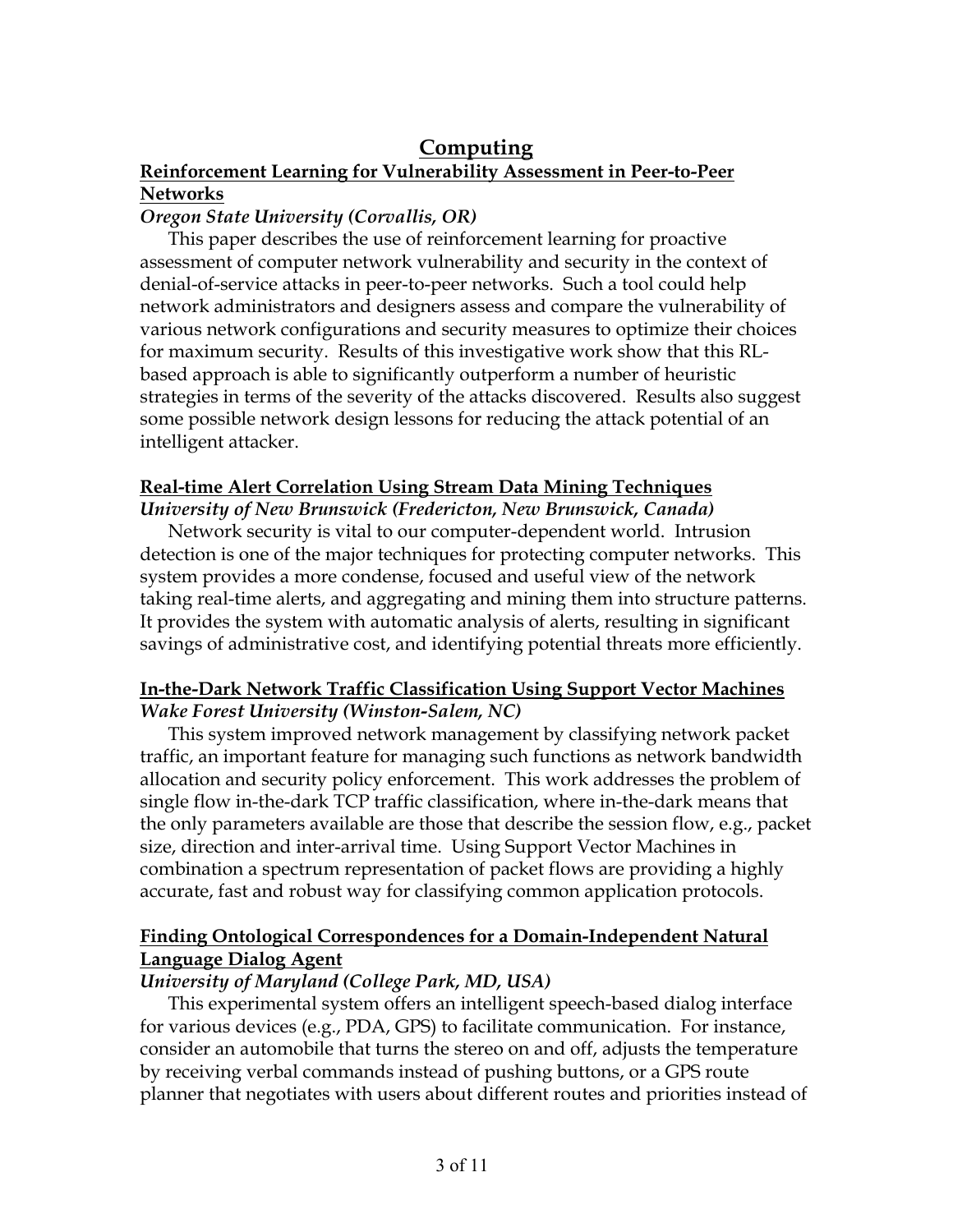the user trying to find how to operate the device and configure his preferences. The agent gathers the necessary information, determines and sends the appropriate commands to the device for execution. Other applications of a dialog agent that converts user utterances into machine understandable commands extend to a number of realms such as robots that could provide services to patients in hospitals or perform routine tasks for the elderly at home that could interact through conversation, and a PDA and schedule planner that communicates with users through a built-in dialog agent rather than current modalities.

### **Personalization of Telecommunications Services as Combinatorial Optimisation**

# *BT (UK), 4C, UCC (Ireland)*

This emerging application allows users to select and compose telecommunications network applications and features (e.g., call-divert-on-busy, find-me, etc.), including finding optimal reconfigurations of network features when a user's preferences violate the technical constraints. Such service personalization refers to the problem of selecting which features should be active when, and how to resolve conflicts (e.g., common signals being used for different purposes, or "call-divert at lunch time" and "voice-mail on Fridays").

### **Enabling the Interoperability of Large-Scale Legacy Systems**

### *Knexus Research Corp. (Springfield, VA), CDM Technologies (San Luis Obispo, CA), Naval Research Laboratory (Washington, D.C.)*

This emerging system addresses the problem of achieving interoperability of large-scale legacy relational databases via an Intelligent Mapping Toolkit, which enables mapping of metadata and instances between relational data models. It uses a distributed "federation" of mapping agents case-based similarity assessment and learning to semi-automatically acquire domain specific lexicons and thesauri to improve mapping between different databases.

The approach was evaluated on the United States Transportation Command reference data, which are shared across client military organizations nationally and internationally. The USTRANSCOM is responsible for the movement of all military personnel and materials worldwide. It must match data entities such as airports, equipment and product codes across databases. Currently at USTANSCOM, 25 full-time staff members maintain and distribute over 800 data entities to over 1,000 client applications, with four full-time analysts performing the mapping. This method explores automating all or part of the mapping task to significantly speed it or and reduce human errors. Initial testing indicates the IMT significantly reduces mapping errors and can reduce staffing requirements for this task.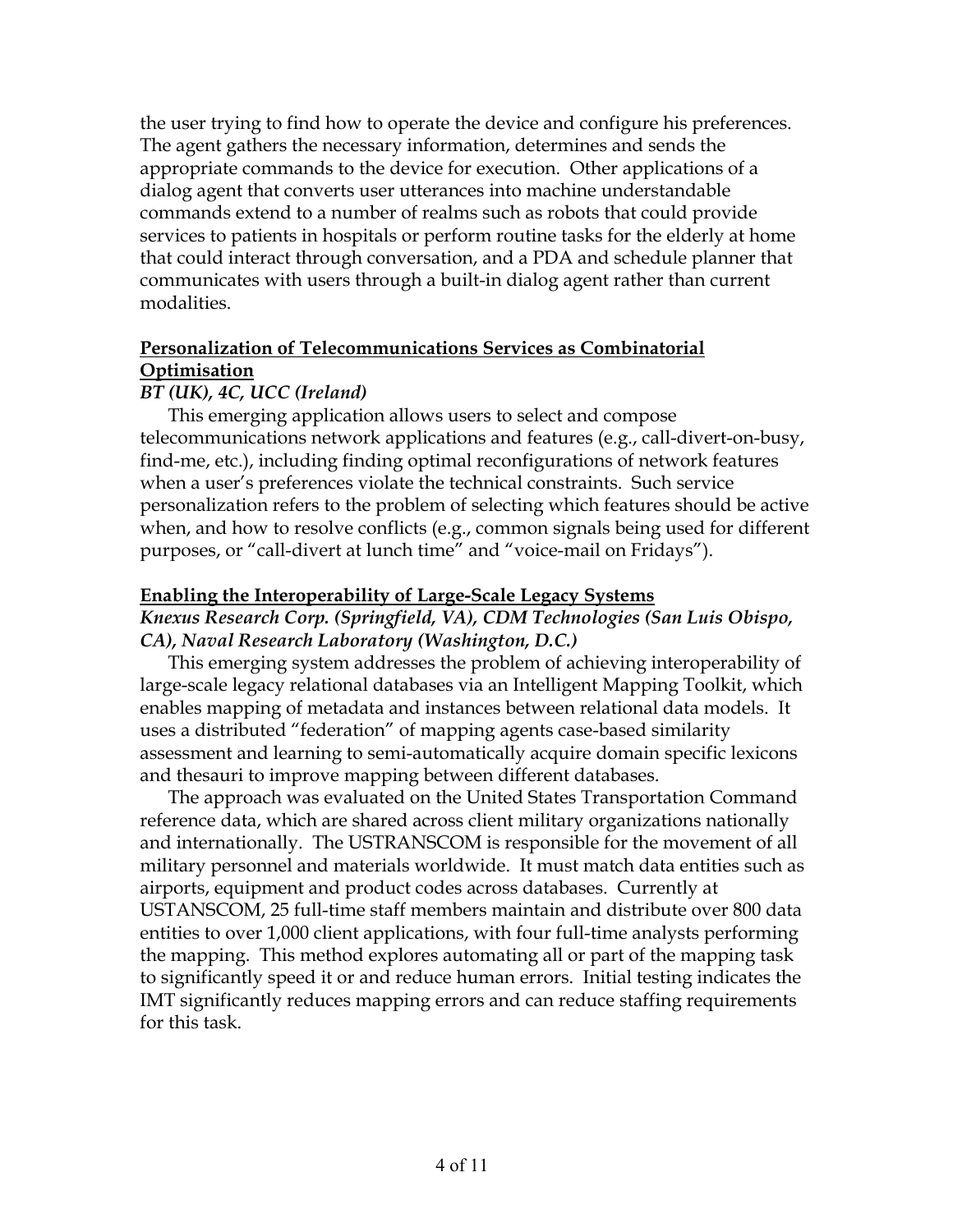# **Education**

#### **A Case Study of AI Application on Language Instruction: CSIEC (\*Deployed\*)** *Peking University (Beijing, China)*

Computer Simulation in Educational Communication (CSIEC) is an intelligent web-based human-computer system for English instruction for students in China. Using natural language processing, it includes a dialogue system for instruction, and learning assessment for teachers and students. Functions include grammar gap filling exercises, talk shows, and free chats to accommodate students with different backgrounds and abilities.

English is considered an international language gaining increasing attention in developing countries. In China, English is required in school and higher education. CSIEC supports the learning theory that one of the best ways to learn a foreign language is frequent communication with a native speaker. It bridges the gap of there not being enough qualified speakers to provide one-to-one student/teacher interaction by providing an interactive web-based conversational partner, or intelligent "chatbot" accessible via text or voice.

There are more than 30,000 registered users. The system has been available free on the Internet for six months. It is also integrated into English classes in various universities and middle schools, where 60.5% of users rate it as "like" or "like very much". In a junior middle school class that used the system, exam scores improved from 64.39 to 90.81 demonstrating higher English proficiency as a result of using the chatbot. The system is still being further refined and enhanced, and the development team is also exploring other applications of the underlying architecture for related fields, e.g., computer aided testing for language learning, computer assisted writing and translation, etc.

#### **Tactical Language and Culture Training Systems: Using Artificial Intelligence to Teach Foreign Languages and Cultures (\*Deployed\*)**

#### *Alelo, Inc. (Los Angeles, CA)*

This system helps people quickly acquire communicative skills in foreign languages and cultures through an interactive game format. Between 20,000 and 50,000 learners worldwide have used TLCTS courses, largely by US marines and soldiers, as well as other military service members in other countries. Over 1,000 people download copies of courses each month – in a typical month there are about 910 downloads of Tactical Iraqi, 115 of Pashto, and 146 of French. Depending on the type of exercise, the system can give feedback on pronunciation, morphological and grammatical forms, word choice, or cultural pragmatics.

Anyone with a .mil email account can register and download copies either for their own use or for installation in computer labs. Currently courses are offered in Tactical Iraqi, Tactical Pashto, and Tactical French. Additional courses are under development for businessmen, workers for nongovernmental organizations, and high school/college students.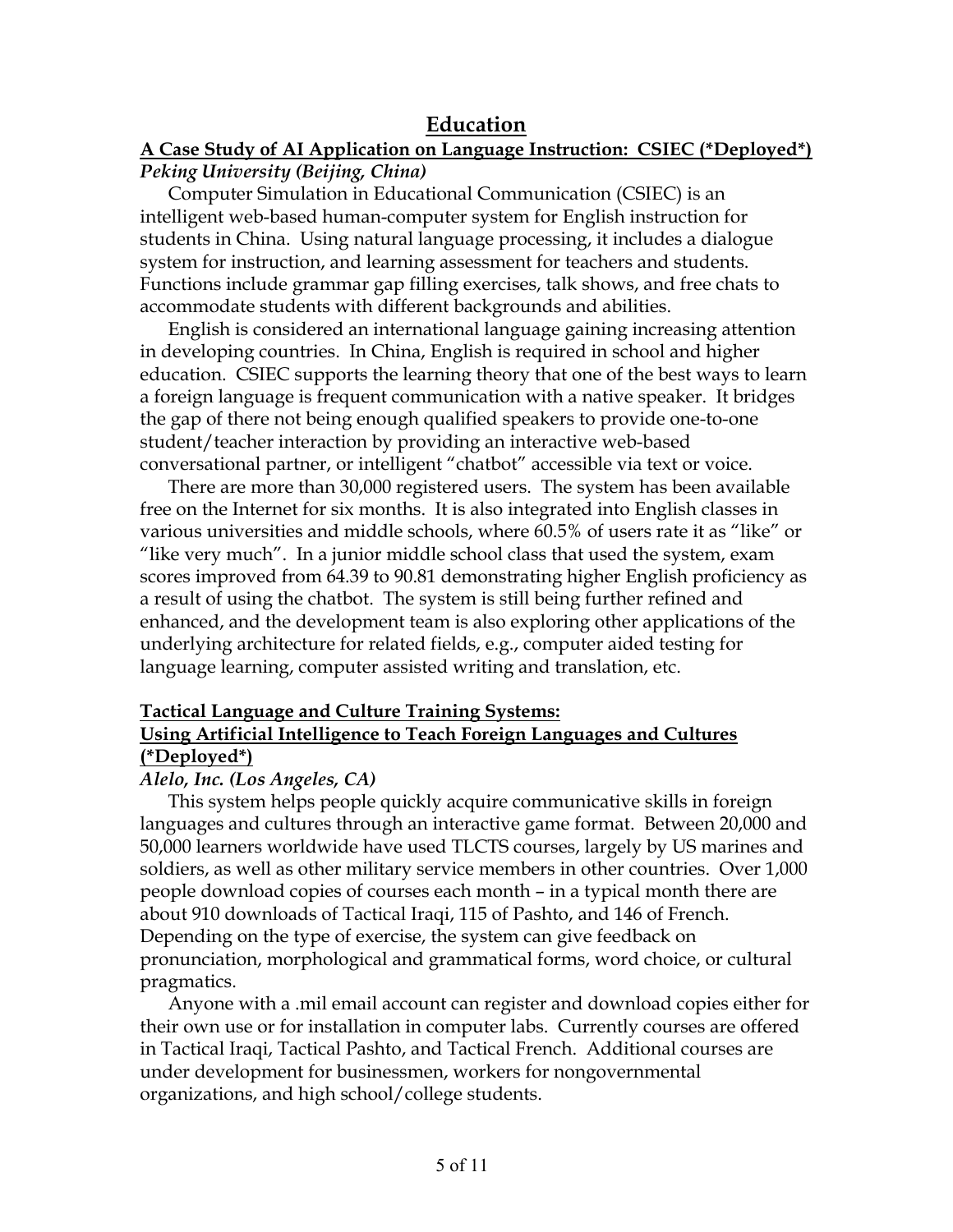Many learners who download copies for their own use study them to completion – requiring on the order of 100 or more hours of training. For military unit training, 20 to 40 hours of training are more the norm. In one study of marines trained with Tactical Iraqi who completed their tour of duty in Iraq in December 2007, independent evaluations found the marines trained with Tactical Iraqi were able to perform many communicative tasks on their own without interpreters. This enhanced the battalion's operational capability, enabled the battalion to operate more efficiently, and resulted in better relations with the local people.

The system utilizes automated speech recognition, virtual humans with 'believable' behavior, intelligent monitoring of users' progress to guide learners in their training, and intelligent systems content authoring tools. It is currently delivered on videogame-capable personal computers equipped with headset microphones. A version deliverable on iPods is under beta test, and a prototype has been developed for the Sony PlayStation Portable. A pilot Chinese course for college and high school Chinese programs is under development, as well as a pilot Cherokee game intended to help preserve Native American language and culture.

#### **The Law of Choice and the Decision Not to Decide (\*Deployed\*)** *University of North Carolina (Charlotte, NC)*

The SmartChoice Program provides parents with school recommendations for individual students based on parents' preferences and students' needs, interest, abilities, and talents. It supports the public school choice at the primary and secondary level that is one of the key elements of the U.S. No Child Left Behind Act of 2001. If a school does not meet assessment goals for two consecutive years, by law the district must offer students the opportunity to transfer to a school that is meeting its goals.

The system employs content-based recommender systems techniques to generate a personalized list of schools that have a demonstrated track record with children who share a child's interest, skills, and needs. The beta version of the system is deployed and live for a focus group of 50 participants who have been using it for the January and March/April 2008 Charlotte-Mecklenburg school choice period.

# **Environment/Earth Sciences**

# **Application of Artificial Intelligence to Operational Real-Time Clear-Air Turbulence Prediction**

*National Center for Atmospheric Research (Boulder, CO) University of Colorado at Boulder (Boulder, CO)*

Air turbulence prediction is critical to the safety of the millions of people who fly every year. Although fatalities are low, 65% of all weather-related commercial aircraft incidents can be attributed to turbulence encounters, and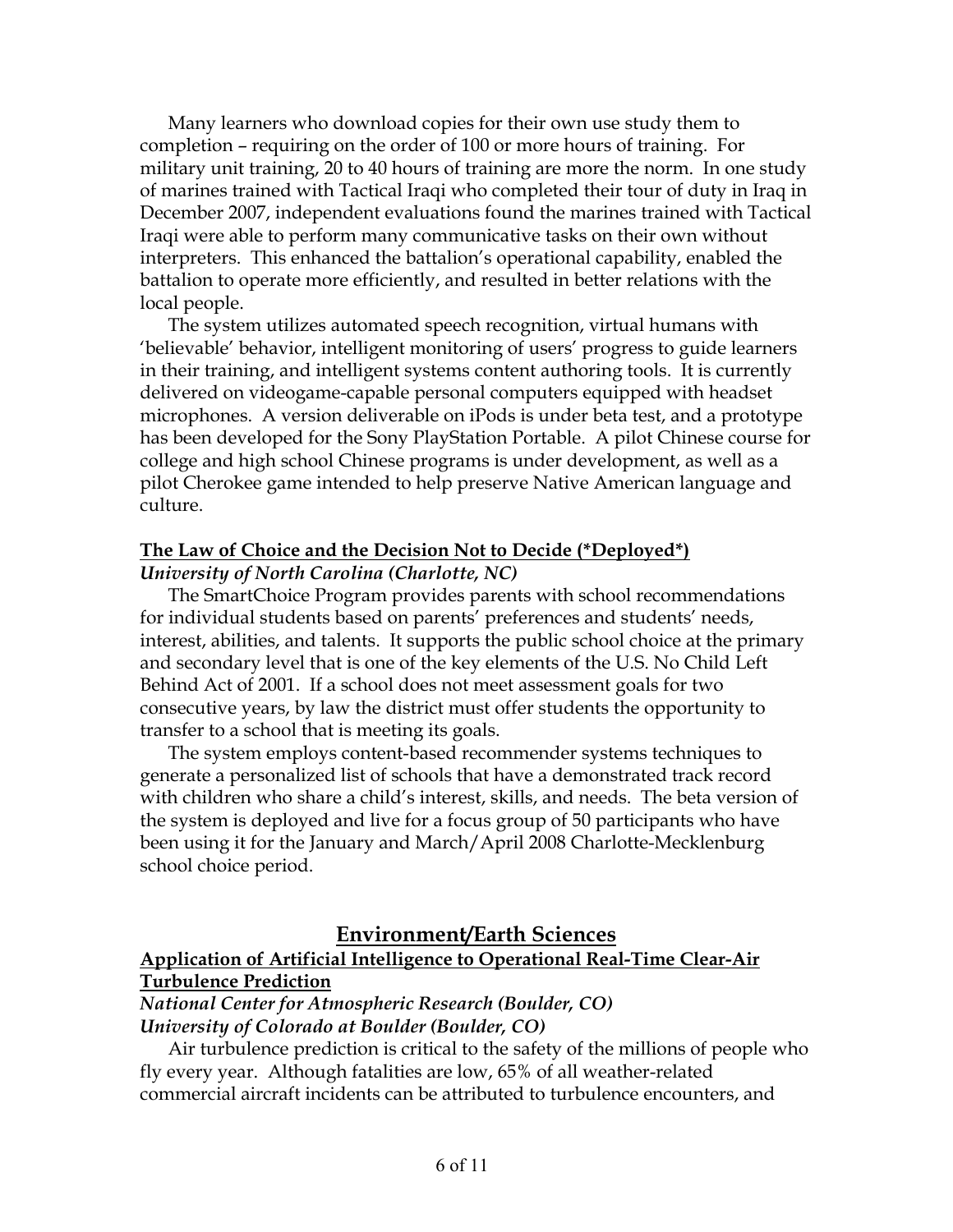major carriers estimate they receive hundreds of injury claims and pay out tens of millions of dollars annually.

The current automated turbulence forecasting system, which was funded by the Federal Aviation Administration and used by the National Oceanic and Atmospheric Administration's Aviation Weather Center, is based largely on subjective observations of 'moderate' turbulence reported by pilots and largescale quantitative atmospheric data to identify regions where aircraft-scale eddies are likely to form using fuzzy logic.

Recently, a better source of turbulence observations, termed, in-situ data, has become available from the sensors actually on aircraft. The sensor data is so much more plentiful than pilot observations that researchers now have enough data to explore additional AI techniques for forecasting. This paper describes two such methods being explored – support vector machines and logistic regression – both with promising results.

#### **Learning to Improve Earth Observation Flight Planning**

*NASA Ames Research Center (Moffett, CA)*

This system integrates machine learning with planning and data visualization for the management of mobile sensors for Earth science investigations related to understanding changes to the Earth's ecosystem (e.g., climate change or pollution.) Typically a mission will last several weeks. Because the process under investigation (e.g., a hurricane or pollution plume) may be changing daily, a cycle of planning, observation, analysis of data acquired from observation, and model revision and prediction occurs throughout the mission. This system supports what are called mixed observation missions which combine observations from heterogeneous ground, airborne, or space-borne sensors which must be managed in concert.

### **Local Search for Optimal Global Map Generation Using Mid-Decadal Landsat Images**

#### *NASA Ames Research Center, Goddard Space Flight Center, Aerospace Corporation*

This applications is being developed to help automate the selection of images from the Landsat data from 2004-2006 to construct a data map that will be distributed to the public at no charge through a US Geological Survey website. In addition to providing benefits to researchers in the Earth Sciences, it will likely become the next generation backdrop for Google-Earth. Eventually, over 300,000 images must be evaluated to select the roughly 9,500 that will compose the map. A number of factors must be considered, such as selecting the most cloud-free image, and selecting image data that are seasonally consistent with neighboring scenes. In addition, since there was a malfunction in the image scanner on Landsat 7 since 2003, the image covers only 78% of the land area, so the system must compensate by combining two images of the same scene taken on different days to produce a composite image that partially or fully closes the gaps.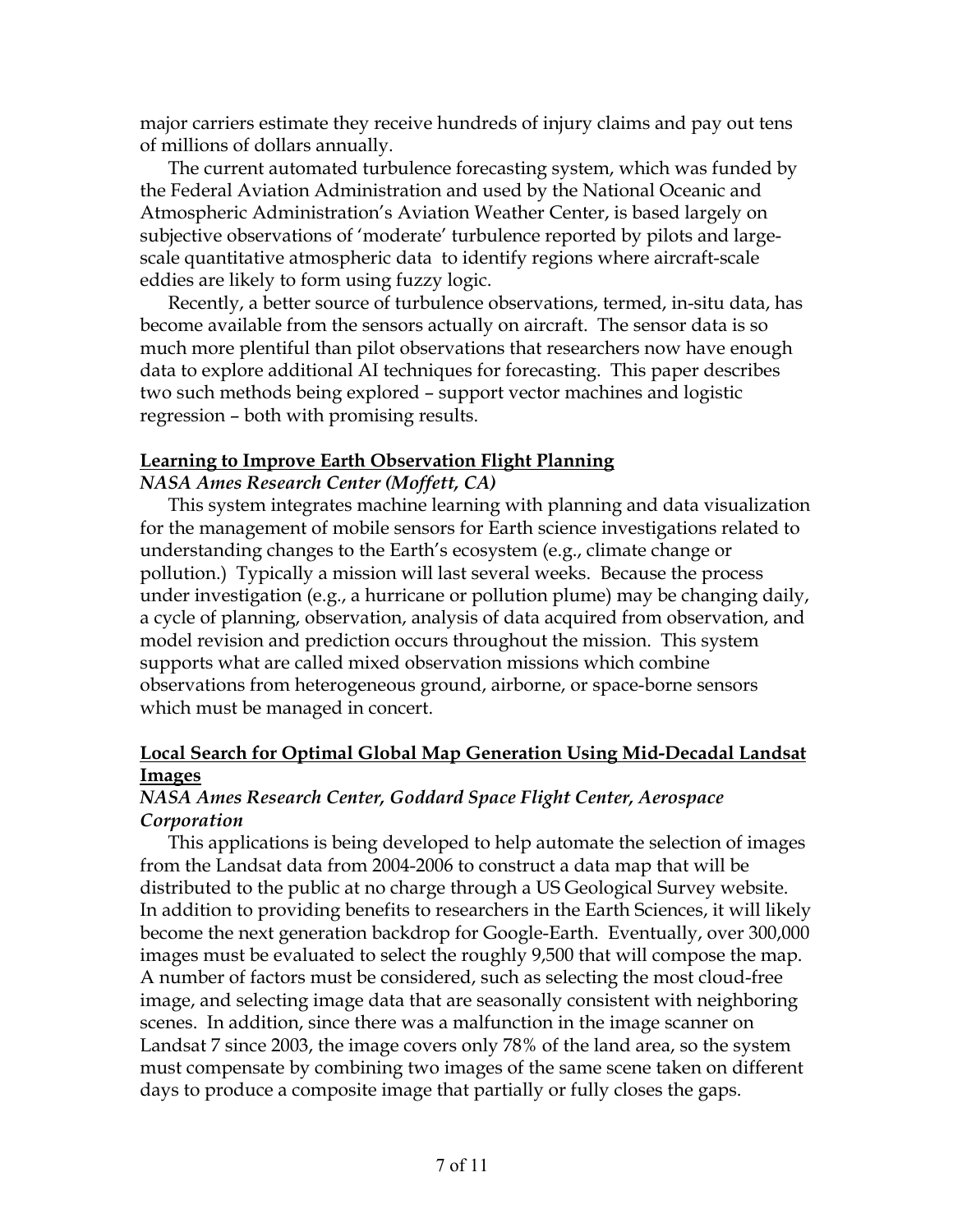Future plans include using the system to sift through the data from the Landsat mission that is expected to continue until 2012, to create a state mosaic for all 50 states in the U.S., and to generate complete moon maps using Clementine image data. It should also assist Earth scientists by providing improved automated tools to study the Earth's changing ecosystem.

# **Crop Selection for Optimal Soil Planning using Multi-objective Evolutionary Algorithms**

#### *Universidad Nacional de Asuncion (San Lorenzo, Paraguay)*

This experimental system aids farm managers develop optimized plans for which crops to cultivate based on soil characteristics. This minimizes the need for soil treatment, thereby reducing the costs and potential environmental damages. It is geared towards sustainable land use practices, with benefits that decrease rural poverty, protect watersheds, increase biodiversity, increase sustainable agricultural production, and increase food security. The system employs multi-objective evolutionary algorithms using 8 processors.

# **Medical/Health Care**

# **Learning Sparse Kernels from 3D surfaces for Heart Wall Motion Abnormality Detection**

### *Siemens & Motorola, USA*

Coronary heart disease (CHD) is a global epidemic and the leading cause of death worldwide, killing 17 million annually according to the World Health Organization. CHD can be detected using an echocardiogram – an ultrasound of different 2-D cross-sections of the left ventricle of the heart. Echocardiograms are difficult to interpret, even for experts. This project is exploring a novel automatic technique using a machine learning classifier to detect the regional wall motion abnormalities of the LV that indicate coronary heart disease. Experimental results on a set of echocardiograms for 320 cases collected in routine clinical practice at one hospital demonstrate the potential of the proposed approach. The researchers plan experiments to confirm that this methodology is very general and can be applied to any classification problem involving 3D surfaces.

# **Adaptive Treatment of Epilepsy via Batch-mode Reinforcement Learning** *McGill University (Quebec, Canada)*

This system utilizes machine learning techniques to optimize the deep brain stimulation strategy for the treatment of epilepsy. It chooses the optimal sequence of stimulation treatments to apply to minimize the frequency and duration of seizures. Currently, this experimental system learns an optimal stimulation policy using labeled training data from in vitro animal brain tissues. Results indicate this is an effective means of reducing the incidence of seizures by 25% while minimizing the amount of stimulation applied by a factor of 10. The next tests will determine whether these results carry over to the human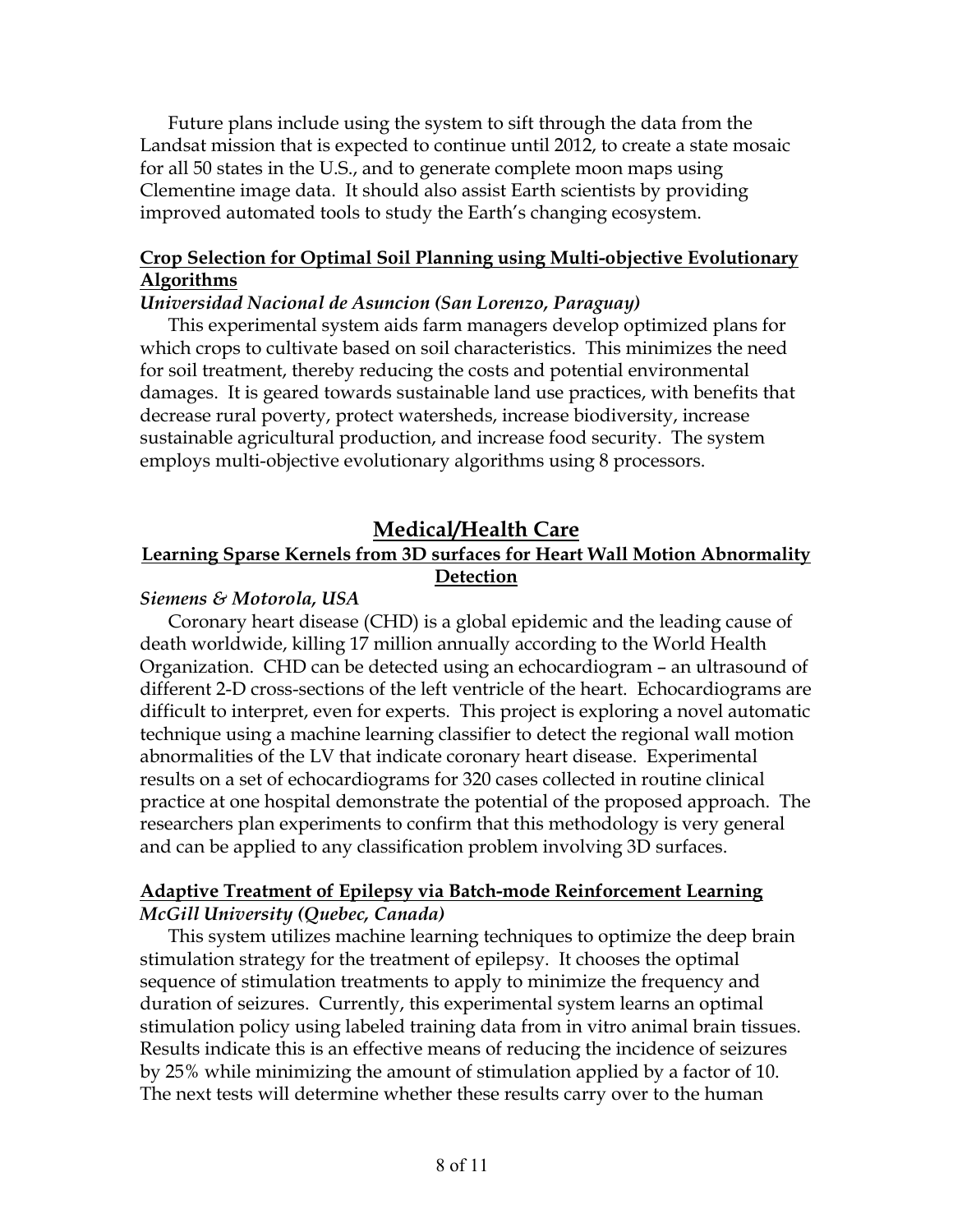model of epilepsy. If so, they will mean less risk of damage to brain tissues, and the battery onboard the neuro-stimulator has a much longer life (installing a new battery currently requires surgery).

#### **Semantic Web Development for Traditional Chinese Medicine** *Zhejiang University (Hangzhou, China)*

This is the first use of Semantic Web technology to build, manage and use the largest computerized knowledge repository of Traditional Chinese Medicine (TCM). TCM is an ancient medical system that still accounts for around 40% of all health care delivered in China. The system bridges the gaps between a plurality of over legacy and heterogeneous relational databases from both TCM and Western Medicine. It enables ontology-based query and search across database boundaries. These databases provide knowledge and information services for TCM practitioners in drug usage, information retrieval, and safety analysis.

Using the Semantic Web, the paper describes a global Chinese herb-Western prescription drug interaction network the researchers have mapped. This interaction network can be mined to discover and interpret interesting patterns of TECM herbal/ Western drug interactions. This project illustrates how the semantic Web can connect data across domain and community boundaries to facilitate inter-disciplinary and cross-cultural studies. It also leverages the progress of biomedical informatics to address the preservation and modernization of the ancient Chinese cultural heritage of TCM.

# **On-line Recognition of Surgical Activity for Monitoring in the Operating Room**

### *Technische Universitat Munchen (Munich, Germany), LORIA-INRAI (France), Klinikum Rechts der Isar (Munich, Germany)*

This system aims to design support systems for the Operating Room ranging from simple tasks such as the activation of lights and calling the next patient, to more complex ones such as automatic reporting. It uses on-line recognition of what is happening inside the OR based on recorded signals. The paper describes using the system to recognize on-line the surgical steps performed by the surgeon during a laparoscopic surgery using 11 real surgeries performed by different surgeons in several ORs. In the future this capability could be used to develop systems to support surgeons, trainees, medical staff and administrative staff within hospitals.

# **COACH – Cumulative Online Algorithm for Classification of Handwriting Deficiencies**

# *Bar-Ilan University (Ramat-Gan, Israel), University of Haifa (Haifa, Israel)*

This innovative system is designed as an online handwriting evaluation tool for classifying and remediating handwriting deficiencies. Standard practice has been to perform such analysis manually by trained therapists as some expense,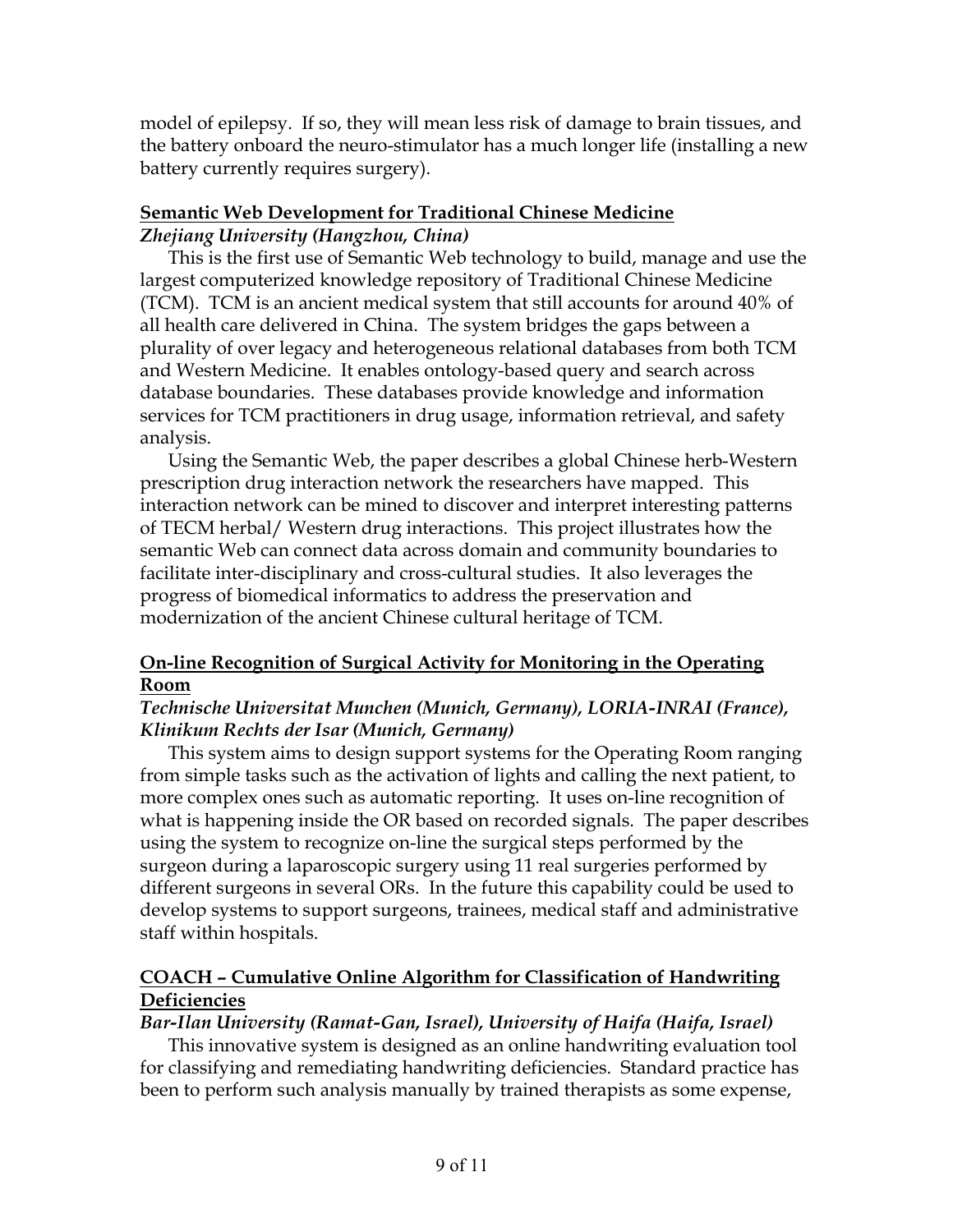and with built-in subjective evaluation. This system lowers the cost of evaluation, increases objectivity and enables repeated testing that can accompany therapy. It uses machine learning and data mining techniques and has achieved an 80% success rate on average, results considered to be very good given that diagnosing writing deficiencies is not an exact science and perfect classification is not expected.

# **Resource Scheduling/ Allocation Using AI for Olympic Equestrian Event Preparation (\*DEPLOYED\*)** *City University of Hong Kong (Hong Kong SAR)*

This Web-based AI "Workforce Management System" will support scheduling and managing approximately 1,000 part-time volunteers and staff at the 2008 Beijing Olympic Equestrian Events which will be held in Hong Kong. It is delivered via the Web, accessed daily by all volunteers and staff as the main communications medium for rosters, duties, schedules, instructions, messages, notices, etc. The Equestrian Events will include two different competition venues – a main site for jumping and dressage, and a second for the cross country event.

This resource scheduling problem is quite complex requiring assigning each shift and job duty, ensuring the appropriate number of adequately skilled volunteers/staff, while optimizing availability and reducing the amount of travel required between venues. Further complexities include the fact that most of the work shifts are not fixed, vary daily depending on job nature and workload, and the event schedules can change for any number of unexpected event delays and cancellations. (Coincidentally, a typhoon passed through Hong Kong just before the test events and caused some minor delays and schedule changes.)

This system was tested in 2007 at a scaled down dress rehearsal event after which the International Olympic Committee determined that the system passed the readiness requirements for the 2008 Olympics. It will ensure the games run smoothly, can adjust quickly to unexpected events, and will keep everyone involved in sync.

Producing schedules manually would be a large-scale headache. The AIbased system centralizes data in one place, ensuring data consistency and avoiding potential confusion in schedules and assignments. It also represents a tremendous savings in manpower: both in terms of building the schedules and notifying staff/volunteers. Assignments are generated within a fraction of a second.

#### **A Hybrid Approach to Convoy Movement Planning in an Urban City** *National University of Singapore (Singapore)*

This system dynamically routes convoys of vehicles within a road transportation network in an urban city. It addresses the need for a defensive strategy against when a military convoy transports large volumes of material